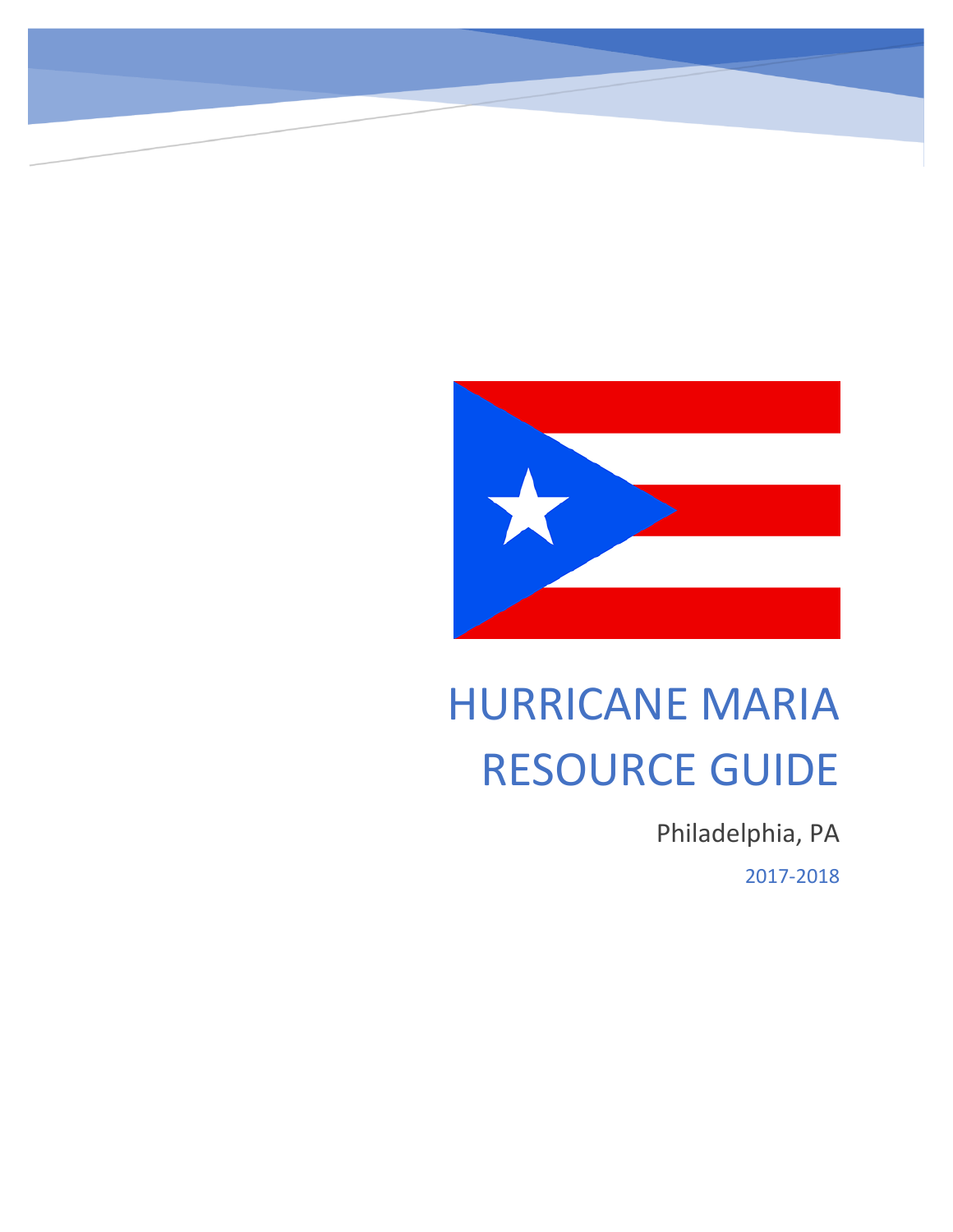## Hurricane Maria Recovery Resources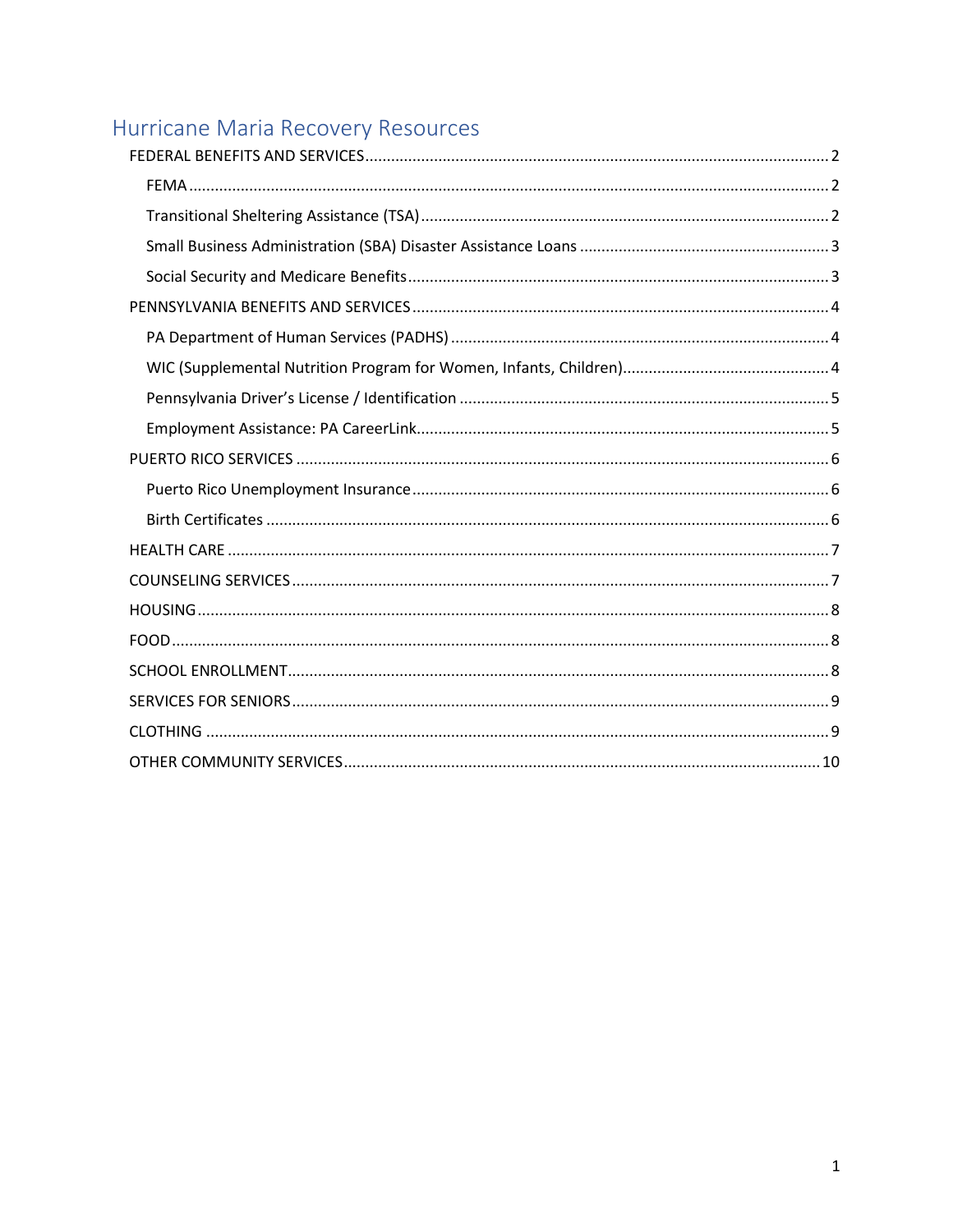## <span id="page-2-0"></span>FEDERAL BENEFITS AND SERVICES

### <span id="page-2-1"></span>FEMA

The Federal Emergency Management Agency (FEMA) Individual Assistance Program provides disaster survivors with information, support, services, and a way to access and apply for disaster assistance.



A brochure describing the FEMA program, eligibility criteria, and the appeal process is available at: [https://www.fema.gov/media-library-data/1508849853621](https://www.fema.gov/media-library-data/1508849853621-a4aea0d10318edc46257e9029639f120/fema_tri-fold_8.5x14_508C_SPANISH_10-12_1.0.pdf) [a4aea0d10318edc46257e9029639f120/fema\\_tri-fold\\_8.5x14\\_508C\\_SPANISH\\_10-12\\_1.0.pdf](https://www.fema.gov/media-library-data/1508849853621-a4aea0d10318edc46257e9029639f120/fema_tri-fold_8.5x14_508C_SPANISH_10-12_1.0.pdf)

To apply for FEMA benefits, visit[: www.disasterassistance.gov](http://www.disasterassistance.gov/) Deadline for applications is March 20, 2018

Need help with a FEMA Application? The FEMA Helpline is available 7 days a week, from 7:00 AM - 11:00 PM. FEMA Helpline: 1-800-621-3362 (1-800-621-FEMA) FEMA TTY: 1-800-462-7585 711 or Video Relay Service (VRS) 1-800-621-3362

Hurricane Maria FEMA disaster website:<https://www.fema.gov/disaster/4339> For Facebook updates from FEMA, visit<https://www.facebook.com/FEMAPuertoRico/>

Anyone coming from Puerto Rico should register with FEMA prior to arrival in Philadelphia. Disaster Recovery Center locations in Puerto Rico are available at <https://www.fema.gov/disaster/updates/4339/disaster-recovery-centers>

#### <span id="page-2-2"></span>Transitional Sheltering Assistance (TSA)

The TSA program allows eligible disaster survivors to shelter in a hotel or motel, for a limited period of time, as a bridge to intermediate and longer-term temporary housing. **Not all families that register with FEMA are immediately eligible for TSA.**

Eligible survivors can find the list of TSA-approved hotels a[t www.femaevachotels.com.](http://www.femaevachotels.com/) Eligible survivors may also call the FEMA Helpline (1-800-621-3362) for assistance with locating an eligible hotel or motel.

- FEMA makes payments directly to participating hotels and motels for room rental and taxes.
- Survivors are responsible for all other costs such as room service, laundry, parking, telephone or other services.
- Call the hotel directly to ask if "Transitional Sheltering Assistance rooms are available." If rooms are available, go to the hotel or motel in person to book a room, and be sure to have your FEMA registration number and a valid photo ID.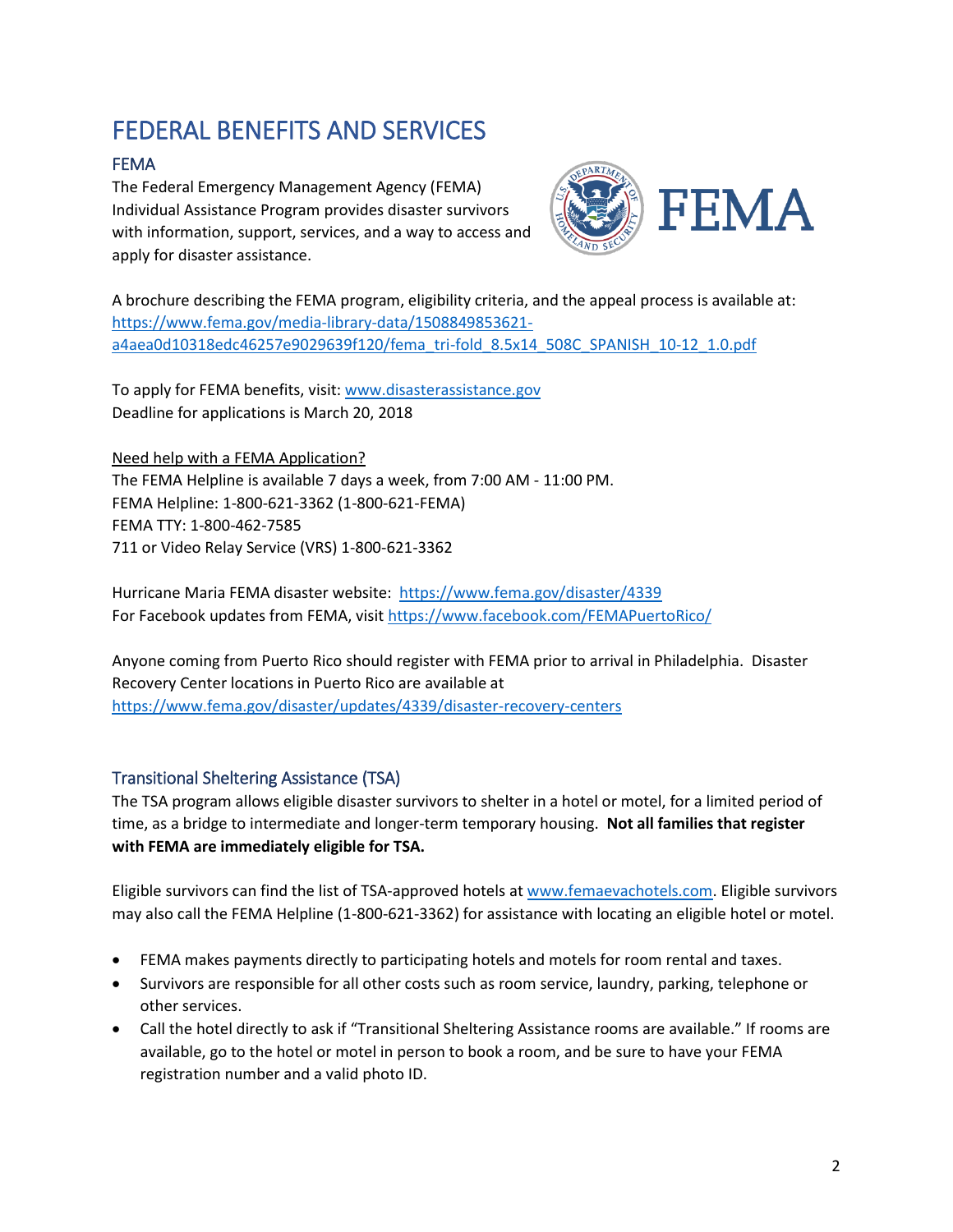#### <span id="page-3-0"></span>Small Business Administration (SBA) Disaster Assistance Loans

SBA provides low-interest disaster loans to businesses of all sizes, private non-profit organizations, homeowners, and renters. SBA disaster loans can be used to repair or replace the following items damaged or destroyed in a declared disaster: real estate, personal property, machinery and equipment, and inventory and business assets.

To apply for an SBA loan, visit: <https://disasterloan.sba.gov/ela/> Phone: 1-800-659-2955 (TTY/TDD: 1-800-877-8339) Email: [disastercustomerservice@sba.gov](mailto:disastercustomerservice@sba.gov)

#### <span id="page-3-1"></span>Social Security and Medicare Benefits

Phone: 1-800-772-1213

Social Security Office Locations

<https://secure.ssa.gov/ICON/main.jsp#cardCenterNotice-Desktop>

| 2929 North Broad St                    | 3400 Aramingo Ave      |
|----------------------------------------|------------------------|
| Philadelphia, PA 19132                 | Philadelphia, PA 19134 |
| 1500 John F Kennedy Blvd, Suite 2000 A |                        |
| Philadelphia, PA 19102                 |                        |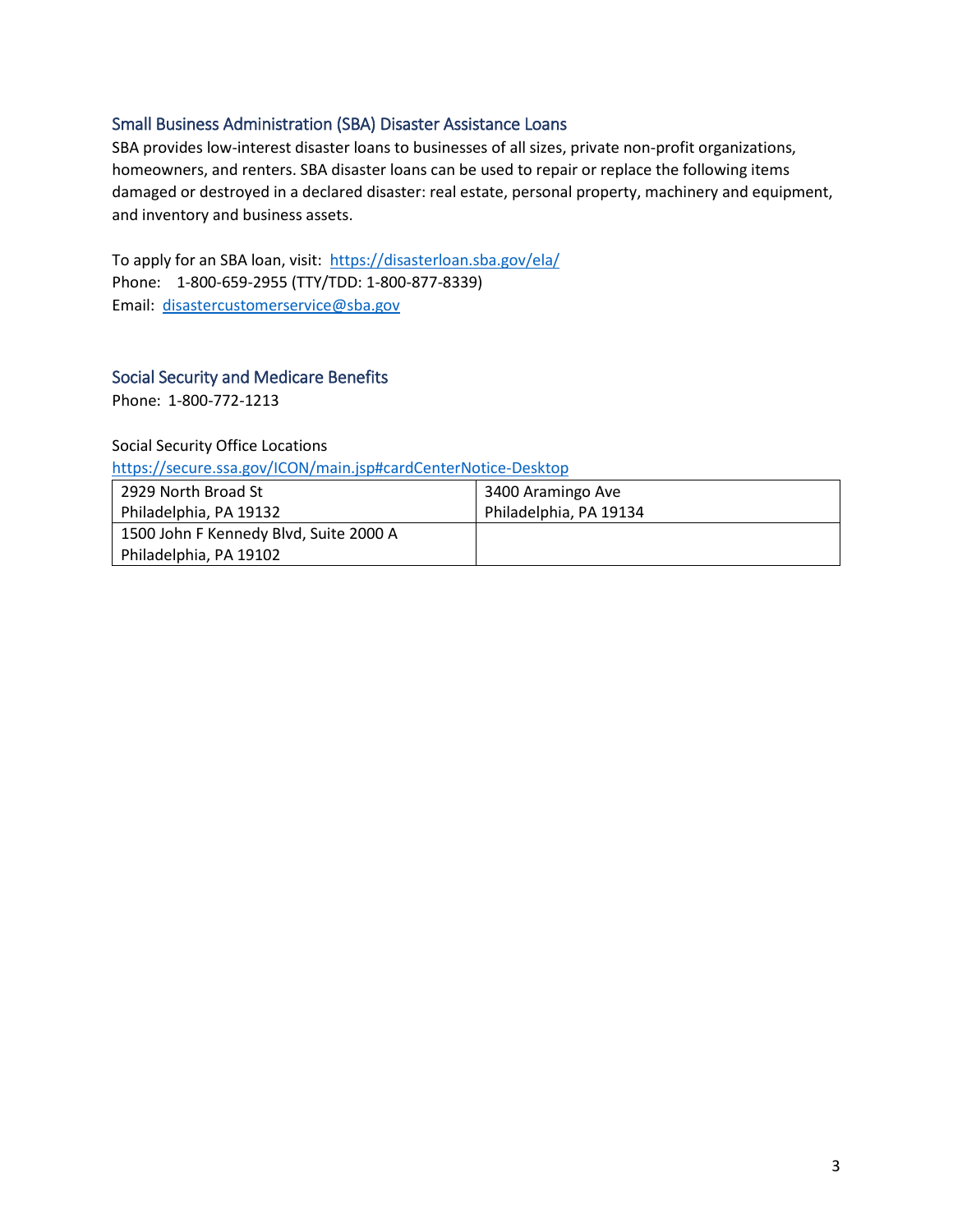### <span id="page-4-0"></span>PENNSYLVANIA BENEFITS AND SERVICES

#### <span id="page-4-1"></span>PA Department of Human Services (PADHS)

- Benefits Assistance Application
- Nutritional Assistance Food Stamps (SNAP)
- Emergency Food Stamps (1 month with limited documentation)
- Medical Assistance Application (Medicaid). Medical Assistance, also known as Medicaid, and sometimes referred to as MA, pays for health care services for eligible individuals.
- Financial Assistance

<https://www.compass.state.pa.us/Compass.Web/Public/CMPHome?Language=es-US> Phone: 1-800-692-7462

#### County Assistance Office Locations

<http://www.dhs.pa.gov/citizens/findfacilsandlocs/countyassistanceofficecontactinformation/>

| Philadelphia County Assistance Office | Somerset District               |
|---------------------------------------|---------------------------------|
| Headquarters                          | 2701 N. Broad Street, 2nd Floor |
| 801 Market Street                     | Philadelphia, PA 19132-2743     |
| Philadelphia, PA 19107                | Phone: 215-560-5400             |
| Phone: 215-560-7267                   |                                 |
| <b>Liberty District</b>               | <b>Unity District</b>           |
| 219 East Lehigh Avenue                | 4111 Frankford Avenue           |
| Philadelphia, PA 19125-1099           | Philadelphia, PA 19124          |
| Phone: 215-560-4000                   | Phone: 215-560-6400             |
| Ridge/Tioga District                  |                                 |
| 1350 West Sedgley Avenue              |                                 |
| Philadelphia, PA 19132-2498           |                                 |
| Phone: 215-560-4900                   |                                 |

#### <span id="page-4-2"></span>WIC (Supplemental Nutrition Program for Women, Infants, Children)

The Pennsylvania Special Supplemental Nutrition Program for Women, Infants and Children (WIC) provides nutrition services, breastfeeding support, health care and social service referrals, and healthy foods.

<https://www.pawic.com/default.aspx>

Phone: (800) 743-3300

Lehigh Avenue WIC Office 217 W Lehigh Ave Philadelphia, Pa 19133-9997

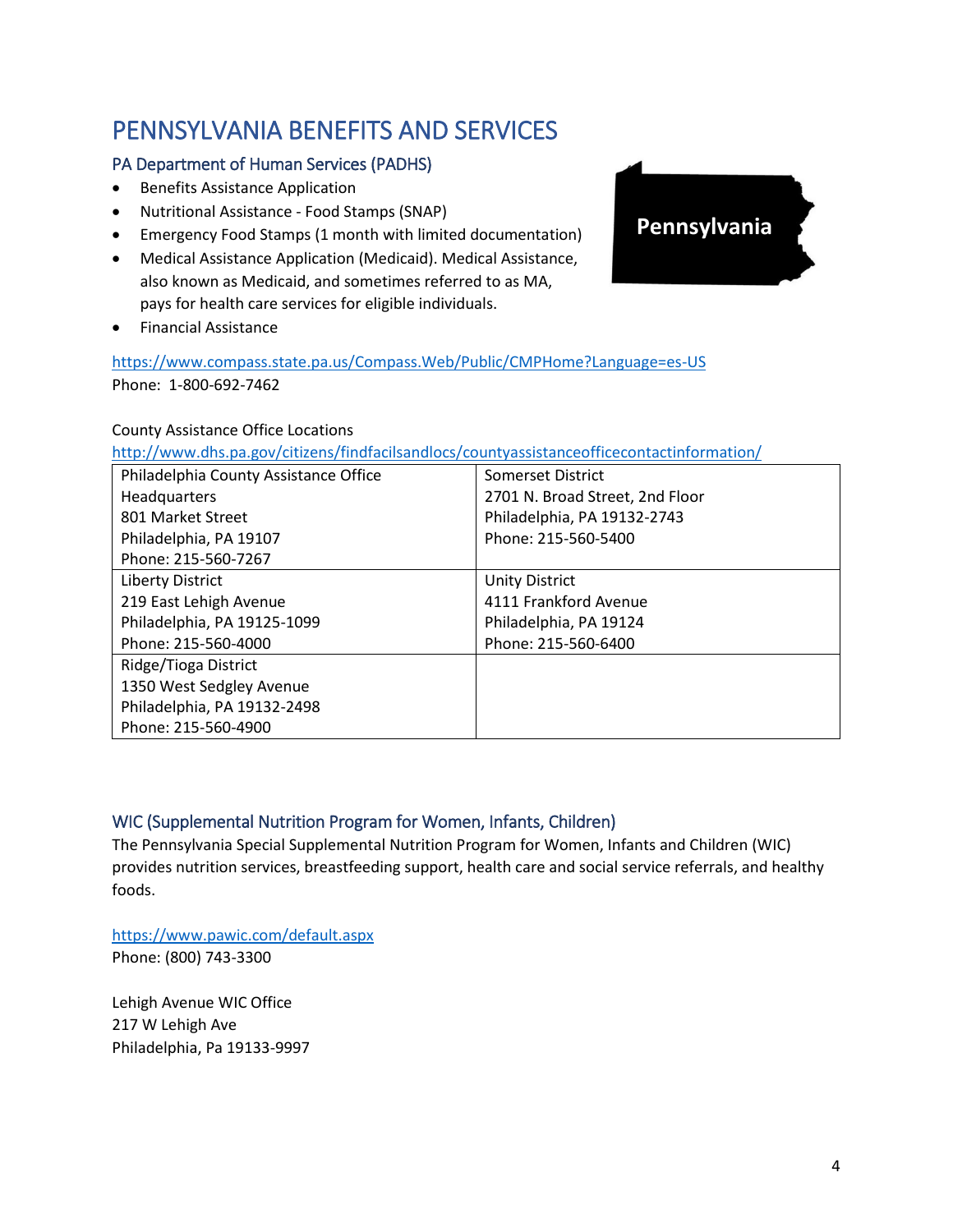#### <span id="page-5-0"></span>Pennsylvania Driver's License / Identification

PennDOT is the agency responsible for driver's license and photo identification.

Information on PennDOT services for new arrivals to Pennsylvania is available at:

[http://www.dmv.pa.gov/Driver-Services/New-Resident-Relocation-](http://www.dmv.pa.gov/Driver-Services/New-Resident-Relocation-Information/New%20Residents/Pages/Info-For-New-Residents.aspx)[Information/New%20Residents/Pages/Info-For-New-Residents.aspx](http://www.dmv.pa.gov/Driver-Services/New-Resident-Relocation-Information/New%20Residents/Pages/Info-For-New-Residents.aspx) Phone: 717-412-5300

#### PennDOT Photo & Exam Center Locations

| https://www.dot4.state.pa.us/locator/locator.jsp#top?20171219134619603=20171219134619603 |
|------------------------------------------------------------------------------------------|
|------------------------------------------------------------------------------------------|

| 801 Arch Street        | Oxford Levick Shopping Center |
|------------------------|-------------------------------|
| Philadelphia, PA 19107 | 919-B Levick Street           |
|                        | Philadelphia, PA 19111        |
| 2320 Island Avenue     | 7121 Ogontz Avenue            |
| Philadelphia, PA 19153 | Philadelphia, PA 19138        |
| <b>Whitman Plaza</b>   |                               |
| 330 W. Oregon Avenue   |                               |
| Philadelphia, PA 19148 |                               |

#### <span id="page-5-1"></span>Employment Assistance: PA CareerLink

PA CareerLink helps residents explore career options, learn about job openings, access job training programs, and understand career trends to help you make decisions about your next job.

<http://www.pacareerlinkphl.org/our-services/> <http://www.esperanza.us/understanding-esperanza/community-economic-development/work-force/>

PA CareerLink at Esperanza 4261 N. 5th St. (Bristol St.) Philadelphia, PA 19140 Phone: 215-967-9711

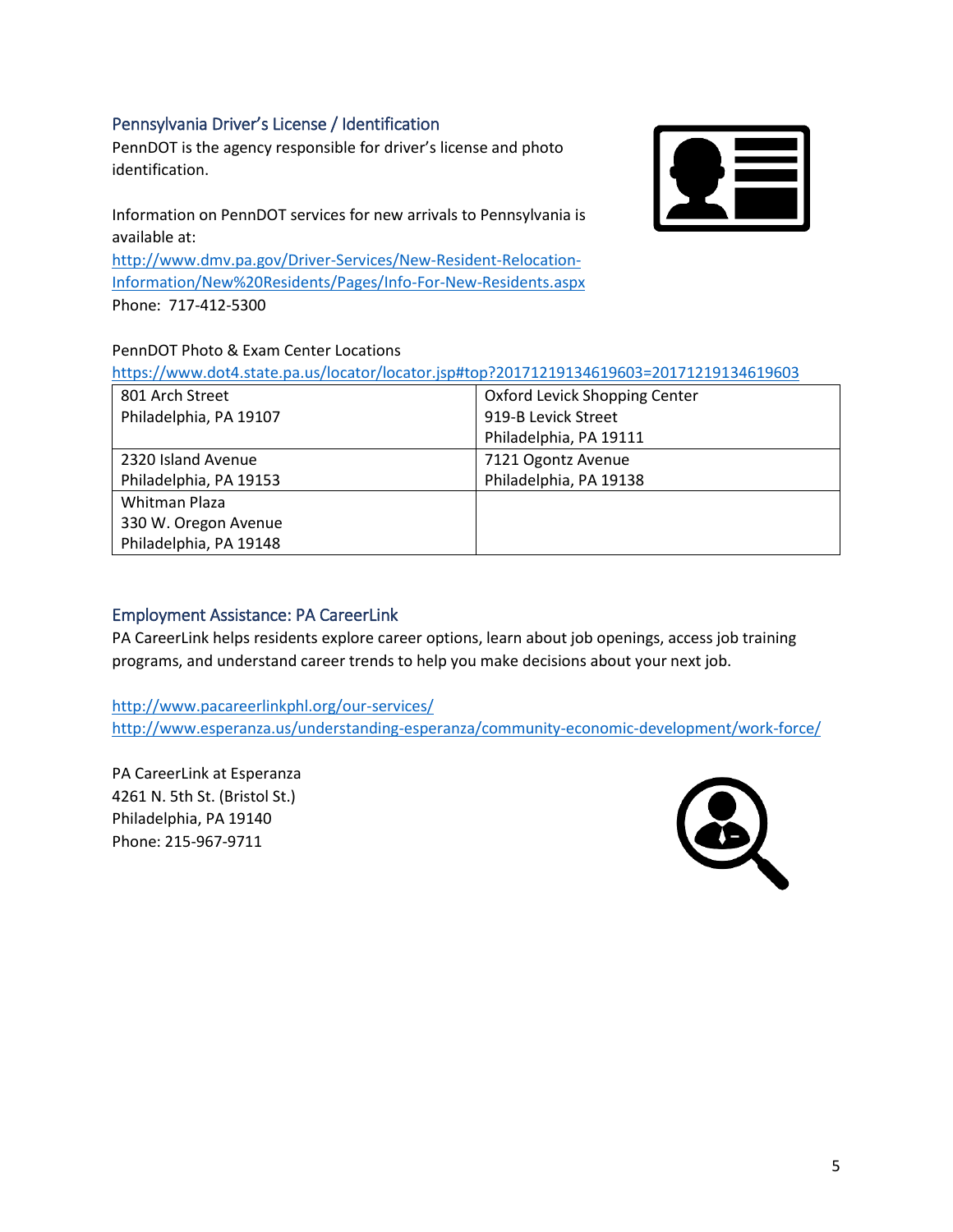### <span id="page-6-0"></span>PUERTO RICO SERVICES

#### <span id="page-6-1"></span>Puerto Rico Unemployment Insurance

All Puerto Rico evacuees who have lost their job due to Hurricane Maria should apply for Puerto Rico Unemployment Insurance, even if they believe they are ineligible. If they do not qualify for regular unemployment insurance, they may qualify for FEMA's Disaster Unemployment Assistance (DUA). DUA covers a wider range of situations, including self-employed individuals who lost a business due to Hurricane Maria.

**The deadline to secure the fallback Disaster Unemployment Assistance is 1/11/2018.** All individuals who think they are eligible for DUA must first apply for regular PR Unemployment Insurance and be denied.

Contact the Puerto Rico Unemployment Office [http://www.trabajo.pr.gov/det\\_content.asp?cn\\_id=56](http://www.trabajo.pr.gov/det_content.asp?cn_id=56) Phone: 787-945-7900

If approved: Once a person applies and is approved, he/she will start receiving unemployment benefits If denied: Contact the PR Unemployment Office again to apply for Disaster Unemployment Assistance A person may be eligible for DUA if, due to Hurricane Maria, he/she:

- No longer has a job.
- Is unable to reach his/her place of work.
- Cannot work due to damage to the place of work.
- Became the head of the household and is seeking work because former head of household died as a result of the disaster.
- Cannot work because of a disaster-incurred injury.

#### <span id="page-6-2"></span>Birth Certificates

How to order a replacement birth certificate from Puerto Rico: <https://serviciosenlinea.gobierno.pr/Salud/Servicios.aspx?goto=nacimiento>

In-person: Casa del Carmen 4400 N Reese Street Phone: 215-329-5660

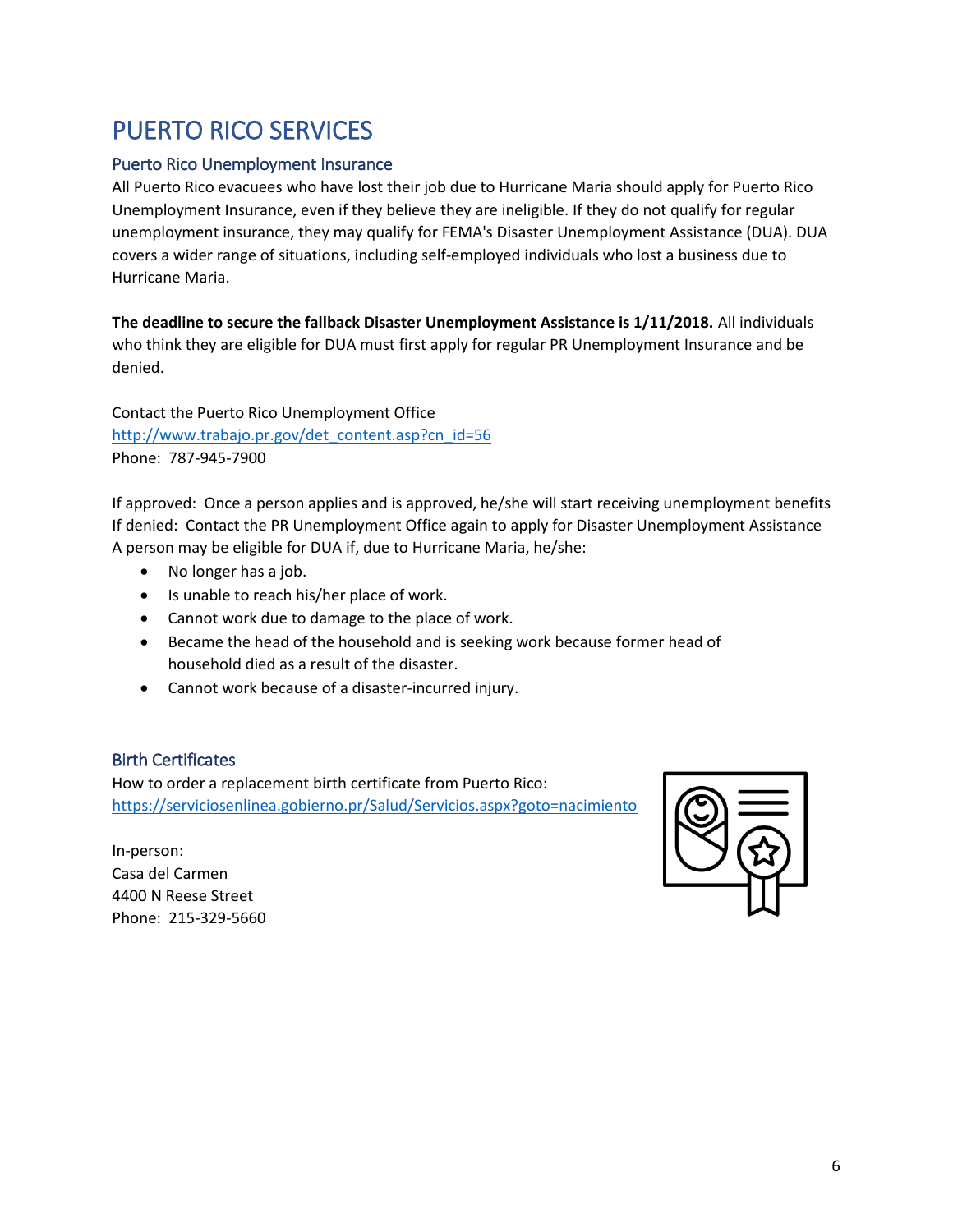### <span id="page-7-0"></span>HEALTH CARE

**If you are having a medical emergency such as trouble breathing, chest pain, injuries, uncontrolled diabetes or high blood pressure, you should call 911 or go to a hospital emergency room for immediate treatment.**



If you are not having a medical emergency but need to find a doctor to treat

your condition, including getting prescriptions for medicines that you need to refill, call one of the following healthcare clinics and make sure to explain that you are a recent evacuee from the hurricane in Puerto Rico and you are in need of care or prescription refills. Ask if there is a way that you can be given an appointment as soon as possible:

Maria De Los Santos Health Center 401 West Allegheny Avenue Philadelphia, PA 19133 215-291-2500

Philadelphia Department of Public Health Health Center #6 321 W. Girard Avenue Philadelphia, PA 19123 215-685-3803

Mary Howard Health Center 125 S. 9th St. Philadelphia, PA 19107 Speak to Nilsa: 215-825-8260

If you have written medication prescriptions or medication bottles from a Walgreens Pharmacy in Puerto Rico, contact: Walgreens Pharmacy 1809 E. Allegheny Ave Philadelphia, PA 19134 215-426-0956

### <span id="page-7-1"></span>COUNSELING SERVICES

Referrals to counseling services are available at the following phone numbers: Philadelphia Crisis Response Line: 215-685-6440 National Suicide Prevention Lifeline: 1-800-273 TALK (8255) Community Behavioral Health Member Services: 1-888-545-2600 (to access services) <http://dbhids.org/mental-health-services/>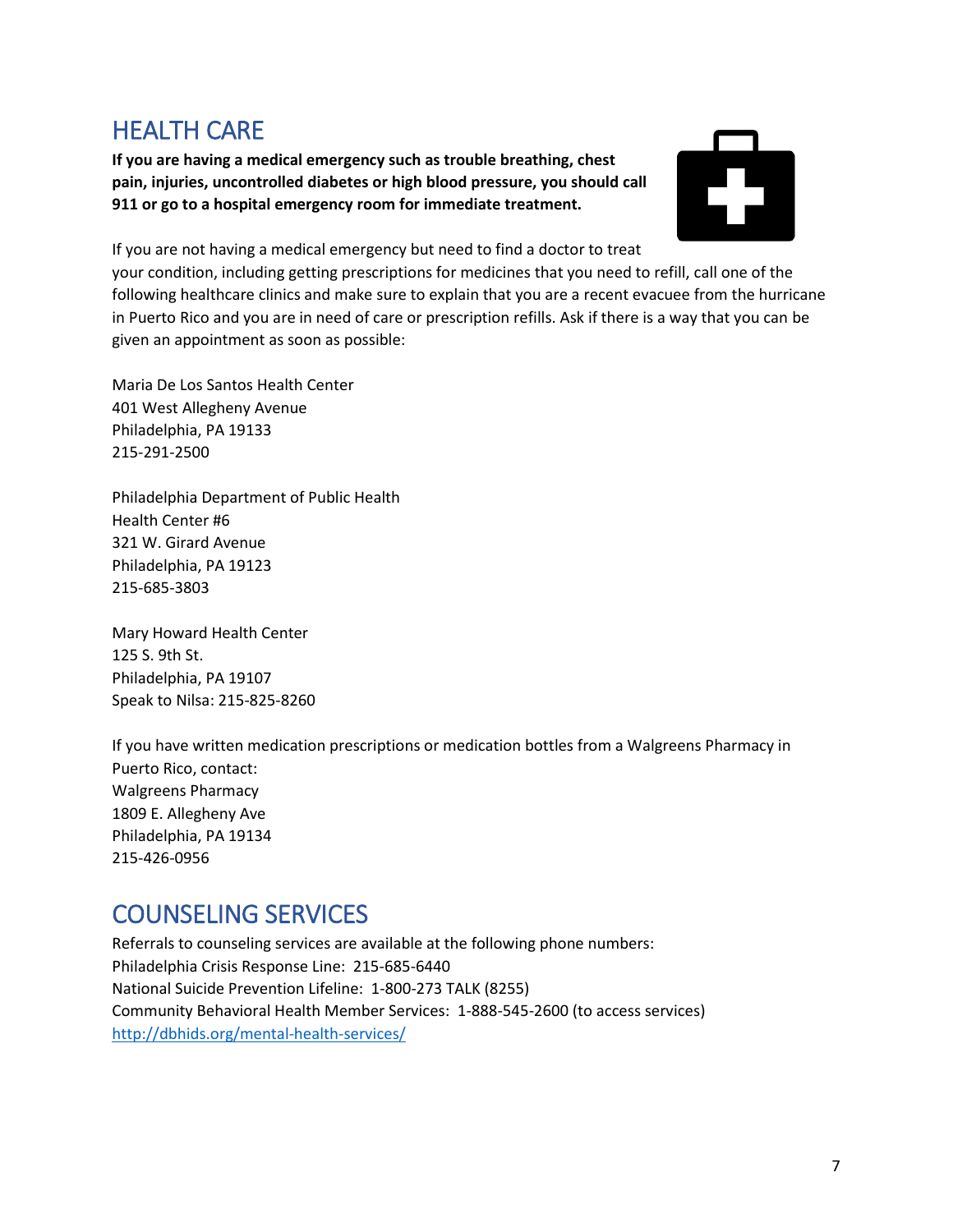### <span id="page-8-0"></span>**HOUSING**

Unfortunately, affordable housing is extremely limited in Philadelphia.

The FEMA [Transitional Sheltering Assistance \(TSA\)](#page-2-2) program is the best option for short-term housing for most individuals relocating from Puerto Rico due to the hurricanes. A list of available hotels for eligible individuals is available at [www.femaevachotels.com](http://www.femaevachotels.com/)

If you are transferring a Housing Choice (Section 8) Voucher from Puerto Rico, more information is available a[t http://www.pha.phila.gov/housing/housing-choice-voucher.aspx](http://www.pha.phila.gov/housing/housing-choice-voucher.aspx) Philadelphia Housing Authority Housing Choice Voucher Program 2850 Germantown Ave, 2nd Floor Philadelphia, PA 19133 Phone: 215-684-0402 or 215-684-3874 [HCVPortability@pha.phila.gov](mailto:HCVPortability@pha.phila.gov)

The Pennsylvania Housing Finance Agency (PHFA) provides a list of affordable apartments at w[ww.pahousingsearch.com](http://www.pahousingsearch.com/) Phone: 1-877-428-8844

If you have no housing options with friends and families and require housing placement at a shelter, visit <http://www.philadelphiaofficeofhomelessservices.org/find-a-place-to-stay/emergency-housing/>

Phone number for families or single women: 215-686-7150 Phone number for single men: 215-685-3700

### <span id="page-8-1"></span>FOOD

If you are in need of immediate food assistance, call the SNAP hotline at 215- 430-0556.

More information on free meals is available at: <http://www.hungercoalition.org/food-pantries> [http://www.philadelphiaofficeofhomelessservices.org/shared-public](http://www.philadelphiaofficeofhomelessservices.org/shared-public-spaces/free-meals/)[spaces/free-meals/](http://www.philadelphiaofficeofhomelessservices.org/shared-public-spaces/free-meals/)

### <span id="page-8-2"></span>SCHOOL ENROLLMENT

The McKinney-Vento Homeless Education Assistance Act, a federal law that discusses the public education of students in temporary housing, protects students who are temporarily displaced due to disaster. Under the McKinney-Vento Act, students in temporary housing can enroll immediately in the new local school

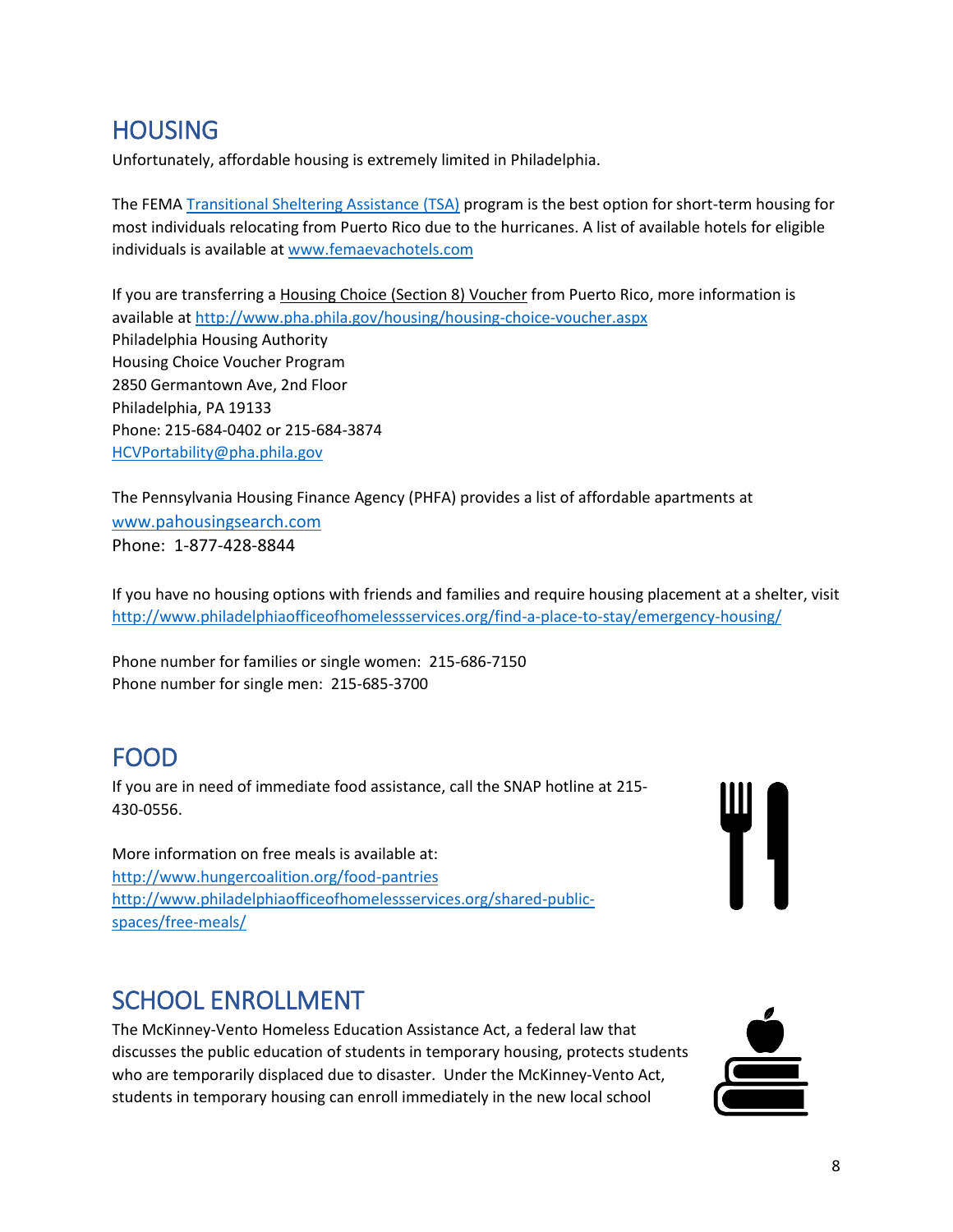where they are temporarily residing. The Educating Children and Youth Experiencing Homelessness (ECYEH) Office, housed in the School District of Philadelphia Office of Student Enrollment and Placement, can assist with any questions surrounding these cases.

For additional information: School District of Philadelphia 440 N Broad Street Philadelphia, PA 19130 [ECYEH@philasd.org](mailto:ECYEH@philasd.org) 267-784-9956 [https://nche.ed.gov/downloads/briefs/csds\\_relief.pdf](https://nche.ed.gov/downloads/briefs/csds_relief.pdf) <https://www.philasd.org/homeless/>

### <span id="page-9-0"></span>SERVICES FOR SENIORS

Mann Older Adult Center [http://www.pcacares.org/service\\_provider/mann-older-adult-center/](http://www.pcacares.org/service_provider/mann-older-adult-center/) 3201 N 5th Street Philadelphia, PA 19140 215-685-9844



Philadelphia Corporation for Aging <http://www.pcacares.org/> 215-765-9040

### <span id="page-9-1"></span>**CLOTHING**

Lydia's Closet is a free clothing cupboard located at St. Petri-Hope Lutheran Church in the Tacony neighborhood. Clothing is available for babies, children, women, and men. 6816 Jackson St Philadelphia, PA 19135 Phone: 215-333-4103 Open every Wednesday from Noon to 3pm and 6pm to 8pm. <http://www.faithlutheranphiladelphia.org/outreach>

Our Closet Our Closet operates pop-up clothing shops throughout Philadelphia. A schedule is available at: <http://www.ourclosetpa.org/wp-content/uploads/2017/12/Winter-2018-Schedule.pdf> All pop-ups are open from 10am-12pm Phone: 267-256-2179 [info@ourclosetpa.org](mailto:info@ourclosetpa.org)